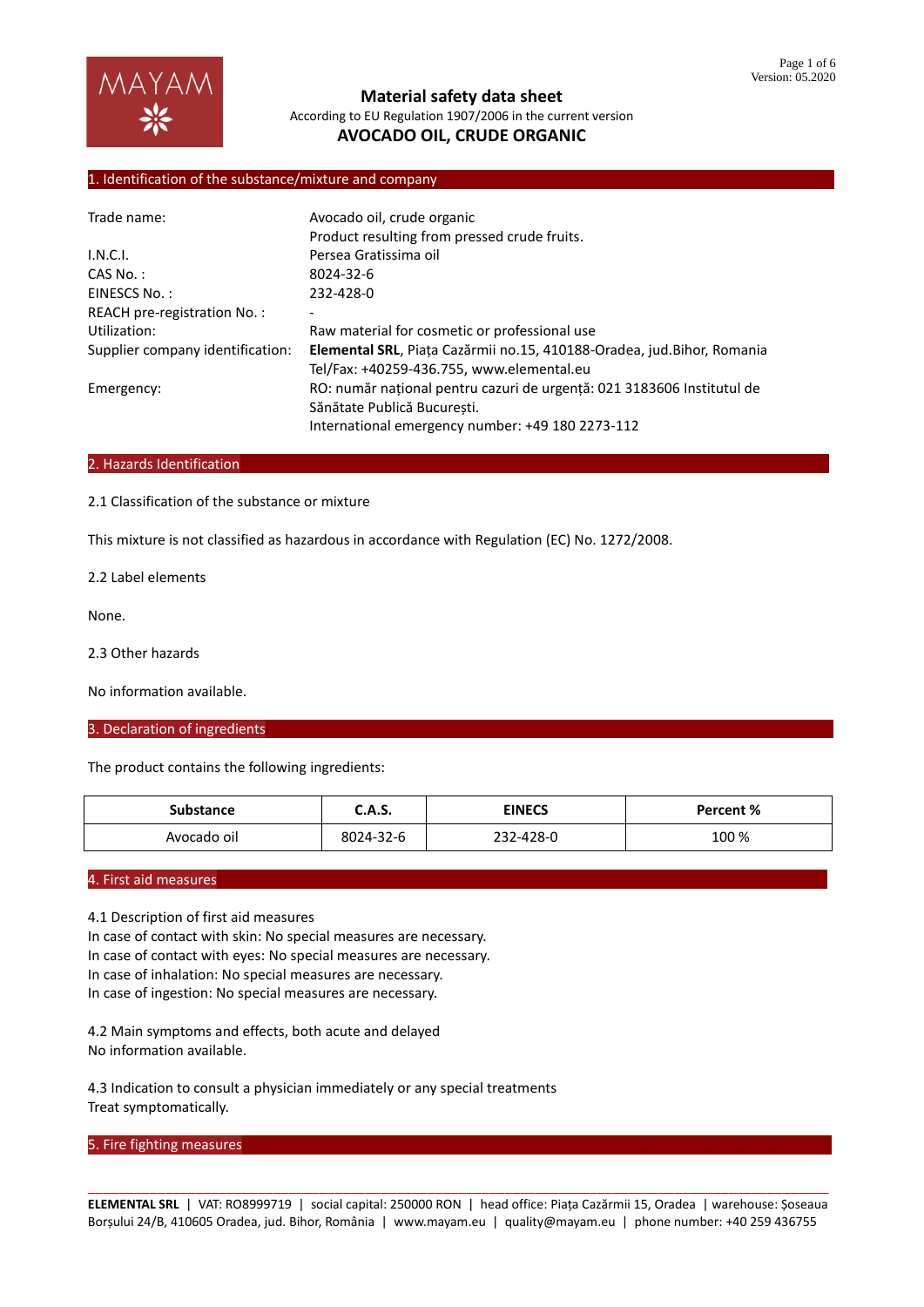

5.1 Means of extinction Suitable extinguishing media: Co-ordinate fire-fighting measures to the fire surroundings.

5.2 Special hazards arising from the substance or mixture Non-flammable.

5.3 Recommendations for fire-fighters

In case of fire: Wear self-contained breathing apparatus.

6. Accidental release measures

6.1 Personal precautions, protective devices and emergency procedures Use personal protection equipment.

6.2 Environmental precautions No special environmental measures are necessary. Clean contaminated articles and floor according to the environmental legislation.

6.3 Methods and materials for containment and remediation Absorb with liquid-binding material (e.g. sand, diatomaceous earth, acid- or universal binding agents). Treat the recovered material as prescribed in the section on waste disposal.

6.4 Reference to other sections Safe handling: see section 7 Personal protection equipment: see section 8 Disposal: see section 13

# 7. Handling and storage

7.1 Precautions for safe handling

Advice on safe handling: No special measures are necessary. Advice on protection against fire and explosion: No special fire protection measures are necessary.

7.2 Conditions for safe storage, including any incompatibilities

Requirements for storage rooms and vessels: Keep container tightly closed. Hints on joint storage: No special measures are necessary.

7.3 Specific end uses Vegetable oil for different applications.

8. Exposure controls / personal protection

8.1 Control parameters

There are no specific control parameters. 8.2 Exposure controls

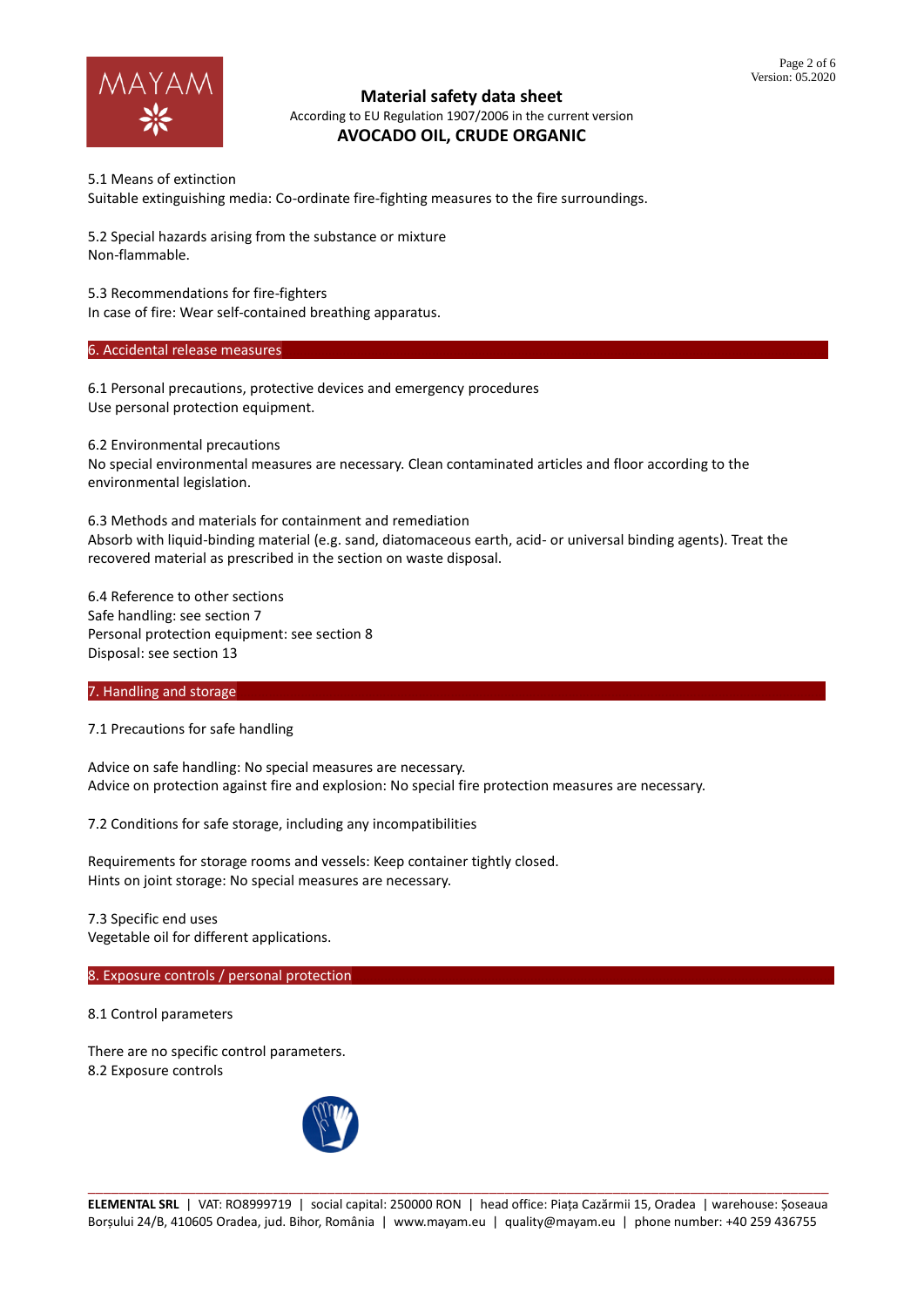

Hand protection: When handling with chemical substances, protective gloves must be worn with the CE-label including the four control digits. The quality of the protective gloves resistant to chemicals must be chosen as a function of the specific working place concentration and quantity of hazardous substances. For special purposes, it is recommended to check the resistance to chemicals of the protective gloves mentioned above together with the supplier of these gloves. Skin protection: Wear suitable protective clothing.

Respiratory protection: In case of inadequate ventilation wear respiratory protection.

Eye protection: Wear eye protection/face protection.

## 9. Physical and chemical properties

9.1 Information on physical and chemical properties

Appearance: liquid Color: light yellow - greenish Odor: characteristic Relative density (d 20 / 20): NA Refractive index at 20°C: NA Optical rotation (°): NA Flash point: 100 ° C Odor threshold: NA pH: Not determined Melting point / freezing point: Not determined Initial boiling point and boiling range: >350 °C Flash point: >200 °C Evaporation rate: NA Flammability (solid, gas): NA Upper / lower flammability or explosive limits: Not determined Vapor tension: Not determined Vapor density: 0,91 g/cm<sup>3</sup> Solubility in water: The study does not need to be conducted because the substance is known to be insoluble in water. Partition coefficient: n-octanol / water NA Auto-ignition temperature: NA Decomposition temperature: Not determined Viscosity: NA Explosive properties: NA Oxidizing properties: Not oxidizing

9.2 Other information None

### 10. Stability and reactivity

Stable under normal conditions of use.

10.1 Responsiveness No hazardous reaction when handled and stored according to provisions.

10.2 Chemical stability The product is stable under storage at normal ambient temperatures.

10.3 Possibility of dangerous reactions No known hazardous reactions.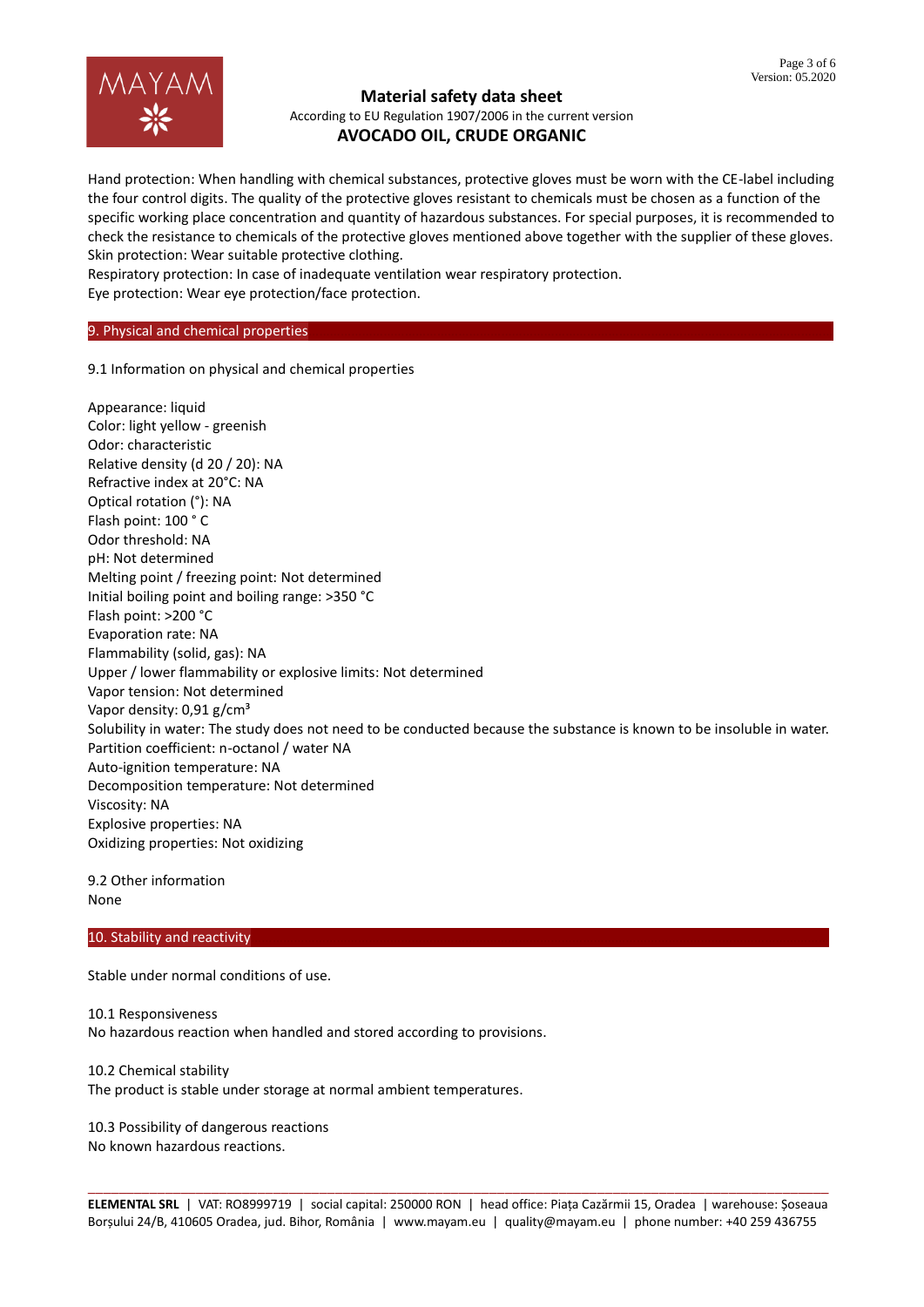

10.4 Conditions to avoid None.

10.5 Incompatible materials No information available.

10.6 Hazardous decomposition products No known hazardous decomposition products.

#### 11. Toxicological information

11.1 Information on toxicological effects

Acute toxicity: Based on available data, the classification criteria are not met. Irritation and corrosivity: Based on available data, the classification criteria are not met. Sensitising effects: Based on available data, the classification criteria are not met. Carcinogenic/mutagenic/toxic effects for reproduction: Based on available data, the classification criteria are not met. STOT-single exposure: Based on available data, the classification criteria are not met. STOT-repeated exposure: Based on available data, the classification criteria are not met. Aspiration hazard: Based on available data, the classification criteria are not met. Additional information on tests: The mixture is classified as not hazardous according to regulation (EC) No 1272/2008 [CLP].

### 12. Ecological information

12.1 Toxicity The product is not: Ecotoxic.

12.2 Persistence and degradability The product has not been tested.

12.3 Bioaccumulation potential The product has not been tested.

12.4 Ground mobility The product has not been tested.

12.5 Results of PBT and vPvB assessment The product has not been tested.

12.6 Other adverse effects No information available. Further information: Avoid release to the environment.

### 13. Disposal considerations

## 13.1 Waste treatment methods

Wash with plenty of water. Completely emptied packages can be recycled.

14. Transport information

#### 14.1 UN number

\_\_\_\_\_\_\_\_\_\_\_\_\_\_\_\_\_\_\_\_\_\_\_\_\_\_\_\_\_\_\_\_\_\_\_\_\_\_\_\_\_\_\_\_\_\_\_\_\_\_\_\_\_\_\_\_\_\_\_\_\_\_\_\_\_\_\_\_\_\_\_\_\_\_\_\_\_\_\_\_\_\_\_\_\_\_\_\_\_\_\_\_\_\_\_\_ **ELEMENTAL SRL** | VAT: RO8999719 | social capital: 250000 RON | head office: Piața Cazărmii 15, Oradea | warehouse: Șoseaua Borșului 24/B, 410605 Oradea, jud. Bihor, România | www.mayam.eu | quality@mayam.eu | phone number: +40 259 436755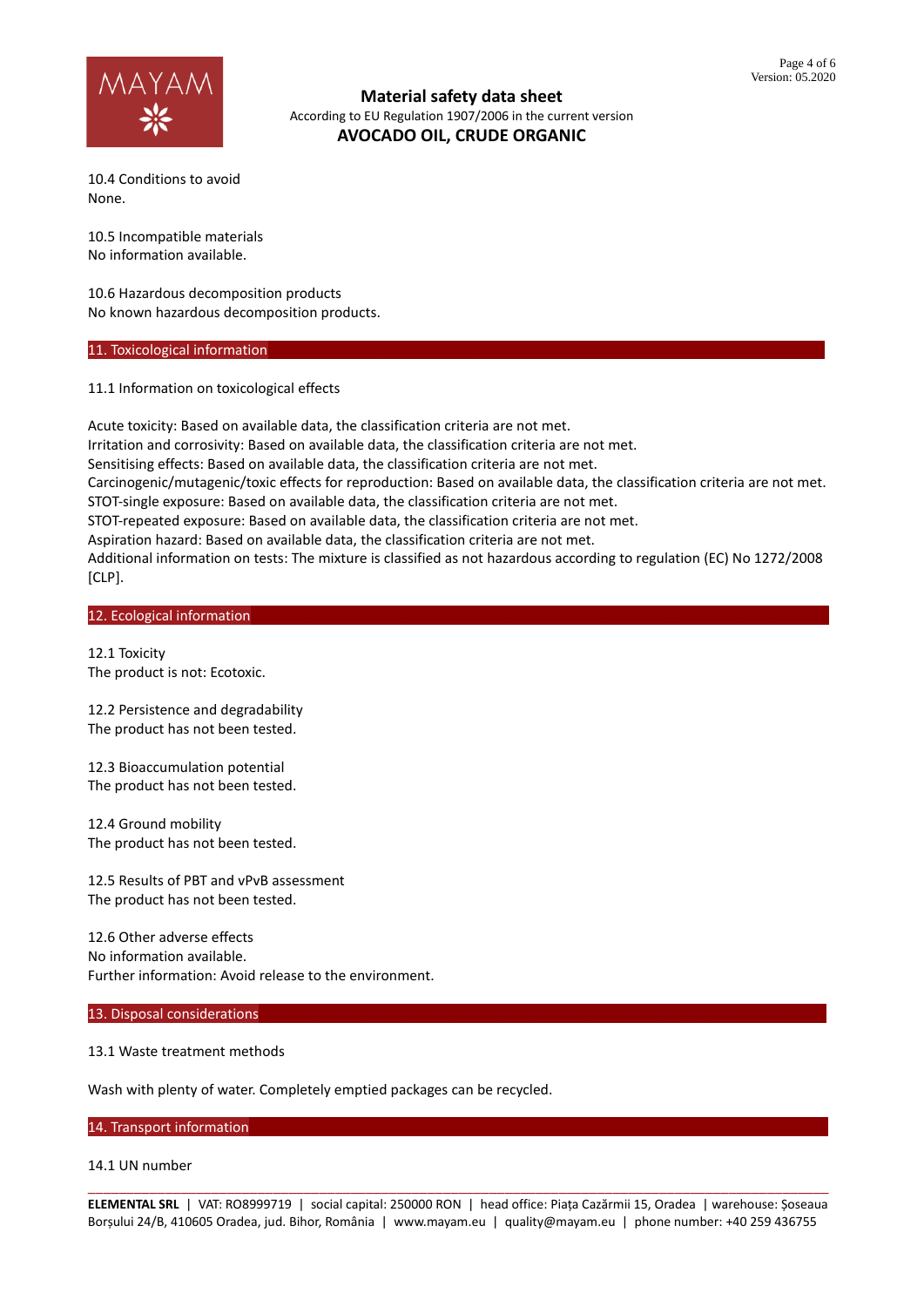

ADR: Not classified IMDG: Not classified IATA: Not classified Customs Code: Not classified

14.2 UN shipping name ADR: Not classified IMDG: Not classified IATA: Not classified

14.3 Class of danger for transport ADR: Not classified IMDG: Not classified IATA: Not classified

14.4 Packing group ADR: Not classified IMDG: Not classified IATA: Not classified

14.5 Environmental hazards Not applicable

14.6 Special precautions for users Not applicable

14.7 Transport in bulk according to Annex II of MARPOL 73/78 and the IBC code Not applicable

### 15. Regulatory information

15.1 Regulations and legislation on health, safety and environment specific to the substance or mixture Information according to 2012/18/EU (SEVESO III): Not subject to 2012/18/EU (SEVESO III) Water contaminating class (D): awg - generally water contaminating

15.2 Chemical safety assessment.

Chemical safety assessments for substances in this mixture were not carried out.

### 16. Additional information

16.1 Abbreviations:

ADR: European Agreement concerning the International Carriage of Dangerous Goods by Road.

CAS: Chemical Abstracts Service (division of the American Chemical Society).

CLP: Classification, Labeling, Packaging.

DNEL: Derived No Effect Level.

EINECS: European Inventory of Existing Commercial Chemical Substances.

GHS: Globally Harmonized System of Classification and Labeling of Chemicals.

IATA: International Air Transport Association.

IATA-DGR: Dangerous Goods Regulation by the "International Air Transport Association" (IATA).

ICAO: International Civil Aviation Organization.

ICAO-TI: Technical Instructions by the "International Civil Aviation Organization" (ICAO).

\_\_\_\_\_\_\_\_\_\_\_\_\_\_\_\_\_\_\_\_\_\_\_\_\_\_\_\_\_\_\_\_\_\_\_\_\_\_\_\_\_\_\_\_\_\_\_\_\_\_\_\_\_\_\_\_\_\_\_\_\_\_\_\_\_\_\_\_\_\_\_\_\_\_\_\_\_\_\_\_\_\_\_\_\_\_\_\_\_\_\_\_\_\_\_\_ **ELEMENTAL SRL** | VAT: RO8999719 | social capital: 250000 RON | head office: Piața Cazărmii 15, Oradea | warehouse: Șoseaua Borșului 24/B, 410605 Oradea, jud. Bihor, România | www.mayam.eu | quality@mayam.eu | phone number: +40 259 436755